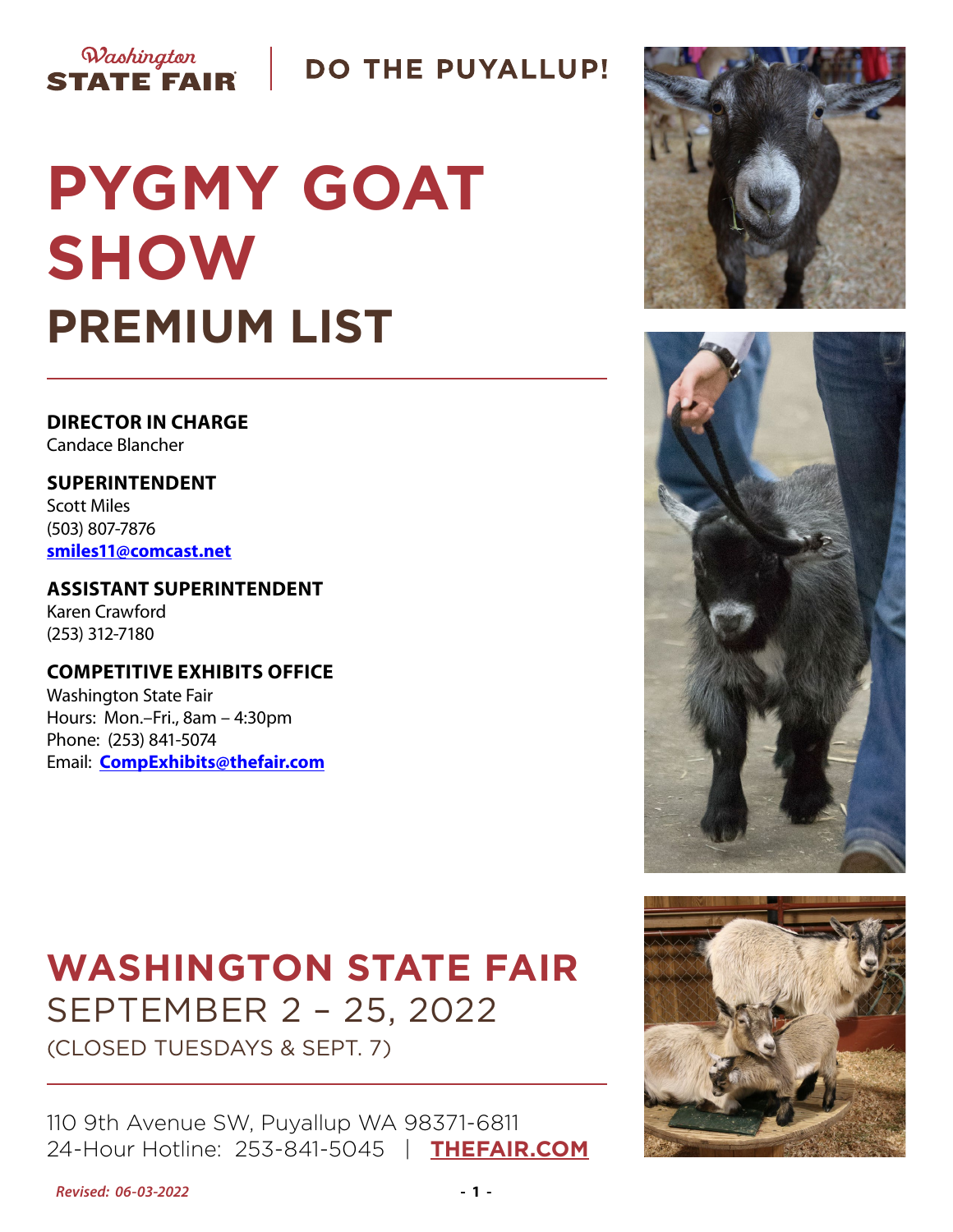# **2022 PYGMY GOAT SHOW CALENDAR**

| <b>SUN</b>                                                                          | <b>MON</b>                                                   | <b>TUE</b>                   | <b>WED</b>                               | <b>THU</b>                                                | <b>FRI</b>                           | <b>SAT</b>                              |
|-------------------------------------------------------------------------------------|--------------------------------------------------------------|------------------------------|------------------------------------------|-----------------------------------------------------------|--------------------------------------|-----------------------------------------|
| <b>AUG. 28</b>                                                                      | <b>AUG. 29</b>                                               | <b>AUG. 30</b>               | <b>AUG. 31</b>                           | <b>SEPT. 1</b>                                            | <b>SEPT. 2</b>                       | SEPT. 3                                 |
|                                                                                     |                                                              |                              |                                          |                                                           | <b>OPENING DAY</b><br><b>OF FAIR</b> |                                         |
| SEPT. 4                                                                             | <b>SEPT. 5</b>                                               | SEPT. 6                      | <b>SEPT. 7</b>                           | SEPT. 8                                                   | SEPT. 9                              | <b>SEPT. 10</b>                         |
|                                                                                     |                                                              | <b>FAIR</b><br><b>CLOSED</b> | <b>FAIR</b><br><b>CLOSED</b>             |                                                           |                                      |                                         |
| <b>SEPT. 11</b>                                                                     | <b>SEPT. 12</b>                                              | <b>SEPT. 13</b>              | <b>SEPT. 14</b>                          | <b>SEPT. 15</b>                                           | <b>SEPT. 16</b>                      | <b>SEPT. 17</b>                         |
|                                                                                     |                                                              | <b>FAIR</b><br><b>CLOSED</b> |                                          | <b>ONLINE ENTRY</b><br><b>REGISTRATION</b><br>DUE by 10pm |                                      |                                         |
| <b>SEPT. 18</b>                                                                     | <b>SEPT. 19</b>                                              | <b>SEPT. 20</b>              | <b>SEPT. 21</b>                          | <b>SEPT. 22</b>                                           | <b>SEPT. 23</b>                      | <b>SEPT. 24</b>                         |
|                                                                                     | Last day for<br>changes &<br>substitutions                   | <b>FAIR</b><br><b>CLOSED</b> | <b>Pygmy Goats</b><br>arrive,<br>6pm-9pm | Pygmy Goats<br>arrive,<br>6am-9am                         | <b>CPGA Show</b><br>10am             | <b>JUDGING:</b><br>Pygmy Goats,<br>10am |
| <b>SEPT. 25</b>                                                                     | <b>SEPT. 26</b>                                              | <b>SEPT. 27</b>              | <b>SEPT. 28</b>                          | <b>SEPT. 29</b>                                           | <b>SEPT. 30</b>                      | <b>OCT.1</b>                            |
| <b>LAST DAY</b><br><b>OF FAIR</b><br>CPGA Show 10am<br>Pygmy Goats<br>released, 8pm | <b>Pygmy Goats</b><br>released,<br>must be out<br>before 9am |                              |                                          |                                                           |                                      |                                         |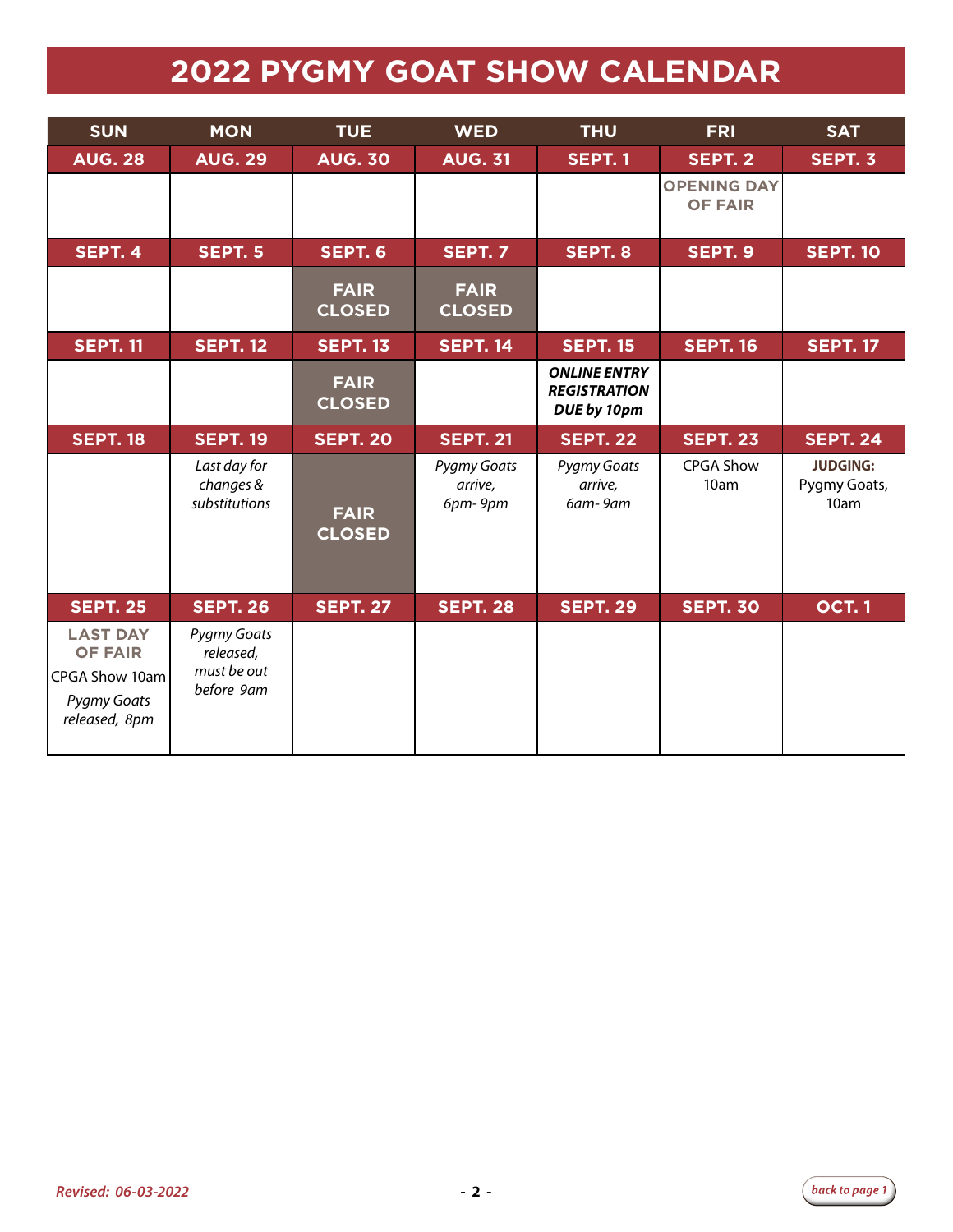

### **DO THE PUYALLUP!**

### SEPTEMBER 2 – 25, 2022 (CLOSED TUESDAYS & SEPT. 7)

By submitting an entry into The Fair, exhibitors agree to abide by all rules, regulations and entry requirements of The Fair and of the department(s) to which they are submitting their entries. It is important that exhibitors read and be familiar with the rules in this book, as well as the Departmental Exhibitors Rules and Regulations.

#### **Please click here:** [Enter a Competition](https://www.thefair.com/get-involved/competitive-exhibits/) **and scroll down to 'ADDITIONAL INFORMATION' to find:**

- **Departmental Exhibitors Rules and Regulations**
- **Vehicle Unloading Procedures**
- **Insurance Information**
- **Veterinarian Information**
- **Area Lodging**
- **W-9 Form** (Exhibitors earning \$600 or more at The Fair will be required to submit a W-9 form.)

*You may not find it necessary to print this entire Premium List. While we ask that you read and be familiar with the information in the Premium List prior to entry, please feel free to print just the pages you need*.

# *QUashinaton CONLINE Entry Registration* **Instructions**

*Read below, then register entry information online before bringing items to The Fair.* 

#### **[www.thefair.com](http://www.thefair.com)**

- **Read the complete rules, department and division descriptions, and entry information in this Premium List** *BEFORE* **going to online entry registration.**
- Then go to the **[ONLINE ENTRY REGISTRATION](https://wwf.fairwire.com/)** page *(available starting in May)*
- Click **Register** or **Sign In**
	- Register using your First Name and Last Name and create a password *(write your password down or make sure it is something you will remember for future use.)* Fill in requested information, *including email address*. Click **Continue**.
	- Select **Department** *ex.: Pygmy Goats*
	- Select a **Division** *ex.: Wethers, Div. 841*
	- Select a **Class** *ex.: class 3000 Baby Wether*
	- Fill in all requested information for the class(es) you are entering, including registration and ear tag #s.
- When all your information is complete, click **Add Entry to Cart** and follow instructions to check out. *Entry fees must be paid online when you check out.*

*(NOTE:* If you think you may want to modify your entries, you may *save* your current session and *check out at a later session*. *Be sure to Check Out before the closing date listed for your classes; entries are not submitted to The Fair office until the check out process is complete.)*

- Fill in "**yes**" at the statement to agree to all the terms and conditions of entry as defined in this Premium List.
- Click **Submit**.
- **Please print and bring a copy of your online entry summary/receipt with your entries when you bring them to The Fair.**
- For questions regarding online entry registration, contact: 253-841-5074, **CompExhibits@thefair.com**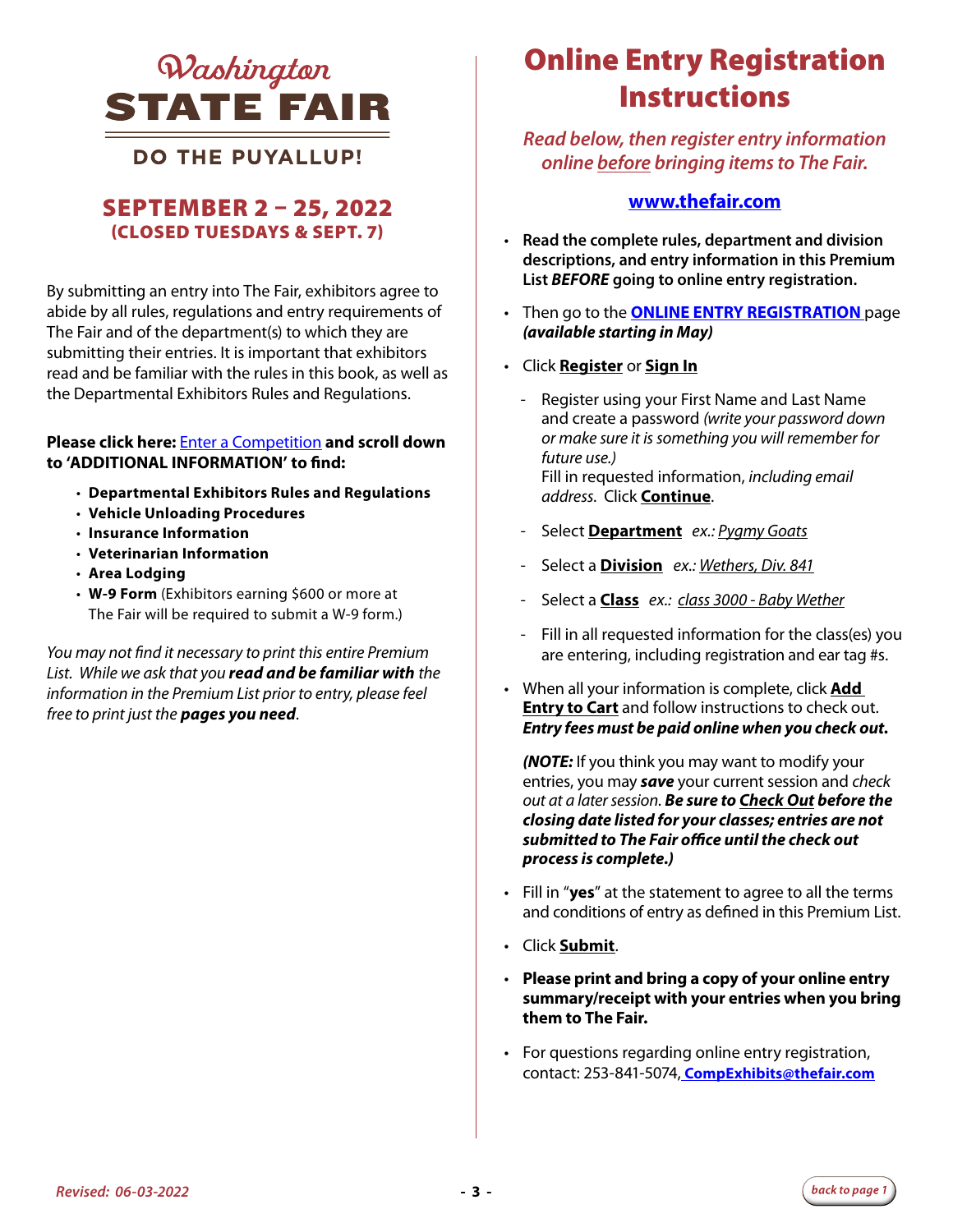## PYGMY GOAT SHOW INFORMATION & RULES

#### PYGMY GOATS ARRIVE

Wednesday night, Sept. 21, 6 - 9pm Thursday morning, Sept. 22, 6 - 9am

#### JUDGING STARTS

Saturday, Sept. 24, 10am

#### JUDGE

Matt Burton Hanover, PA

#### EXHIBITOR MEETING

To Be Announced

#### PYGMY GOATS LEAVE

Sunday, Sept. 25, 8pm *or*  Monday, Sept. 26, before 9am

#### OFFICIAL N.P.G.A. SHOW

N.P.G.A. rules to govern and take precedence over all others. GROUP CLASSES AND SHOWMANSHIP ARE SPECIALTY CLASSES, AND NOT PART OF THE N.P.G.A. SANCTIONED SHOW.

#### SHOW RULES

- 1. **Online entry registration is due on Thursday, Sept. 15 by 10pm***.* **ENTRY FEE IS \$6.00 PER HEAD**. Entry fees must be paid at the time you submit your online entry registration. NO ENTRY FEE FOR SHOWMANSHIP.
- 2. **Final entry changes must be received by Monday, Sept. 19** in order to appear in the show program. Substitutions may be made ONLY within the same class.
- 3 The superintendent has the sole discretion to limit entries to the capacity of the barn. The maximum number of goats that will be accepted is 150. After that number is reached, additional entries will be returned to the exhibitor. If you have entered and are unable to attend the show, please notify the superintendent so that pen assignments can be altered.
- 4. Read Rules and Regulations link on page 3 of this book. **Exhibitors must submit vet check-in slip to the superintendent of their livestock department in order to proceed to livestock barn. NO EXCEPTIONS.**
- 5. Pygmy goats must be delivered to Livestock Barn H, to assigned pens. A map of pen assignments will be posted. If there are any questions, check with the superintendent.
- 6. Due to the large volume of goats housed in Barn H, it is required that the pens be kept clean and sanitized often.
- 7. All animals must remain in barns until their designated release time as set by The Fair and department superintendents. Failure to do so could result in forfeiture of premium money and, potentially, the

privilege to show at future Washington State Fair livestock shows.

- 8. Goats must remain until 8pm on Sunday, Sept. 25. Exhibitors have the option of staying until Monday, Sept. 26, but must leave before 9am.
- 9. Judging will take place at 10 am on Saturday, Sept. 24.
- 10. With the exception of wethers, a registration certificate is required for any animal shown in this sanctioned show. Only original registration certificates will be accepted.
- 11. All animals will be inspected by the Washington State Fair veterinarian before being penned. No animals with any type of infectious diseases will be allowed. The Fair veterinarian will have the final say. The Washington State Fair requires all goats to be tagged or tattooed with scrapie identification. Animals having partial tattoos shall have accompanying identification papers.
- 12. Upon arrival please turn in your original registration papers (NO COPIES) to the show secretary. All tattoos must be legible (clearly readable). No tattooing will be allowed after unloading. Wethers need not be tattooed. Microchips are okay on all goats.
- 13. Only animals to be shown will be allowed. No nurse does. No newborn kids unless born during transport.
- 14. Open class exhibitors should make arrangements for accommodations off of the grounds. 4-H dormitories at the Washington State Fair will be available for use by 4-H State Fair/State FFA Exposition exhibitors and their chaperones ONLY.
- 15. The hay and straw storage shed will not be open to exhibitors. Please order hay and straw from your superintendent before 6 pm for the following morning's requirements. Hay and straw bales shall not be used for purposes other than feed and bedding.
- 16. Animals may not be walked on or off the grounds because of serious environmental concerns directly related to animal waste. Any animal (except horses) that cannot be transported in a solid bottom carrier must be removed in a truck, trailer or similar conveyance.

#### 17. **Eating in the Barns vs. E. coli O157:H7 – Exhibitor Cooperation Needed**.

 Again this year, our barns will not only have signage reminding Fair guests to "Wash your hands upon leaving any livestock area", but also "Please refrain from eating in livestock areas."

 The State Health Department has asked The Fair to request that our livestock exhibitors set an example for Fair guests and refrain from eating in the barns. Please step outside the barn to eat.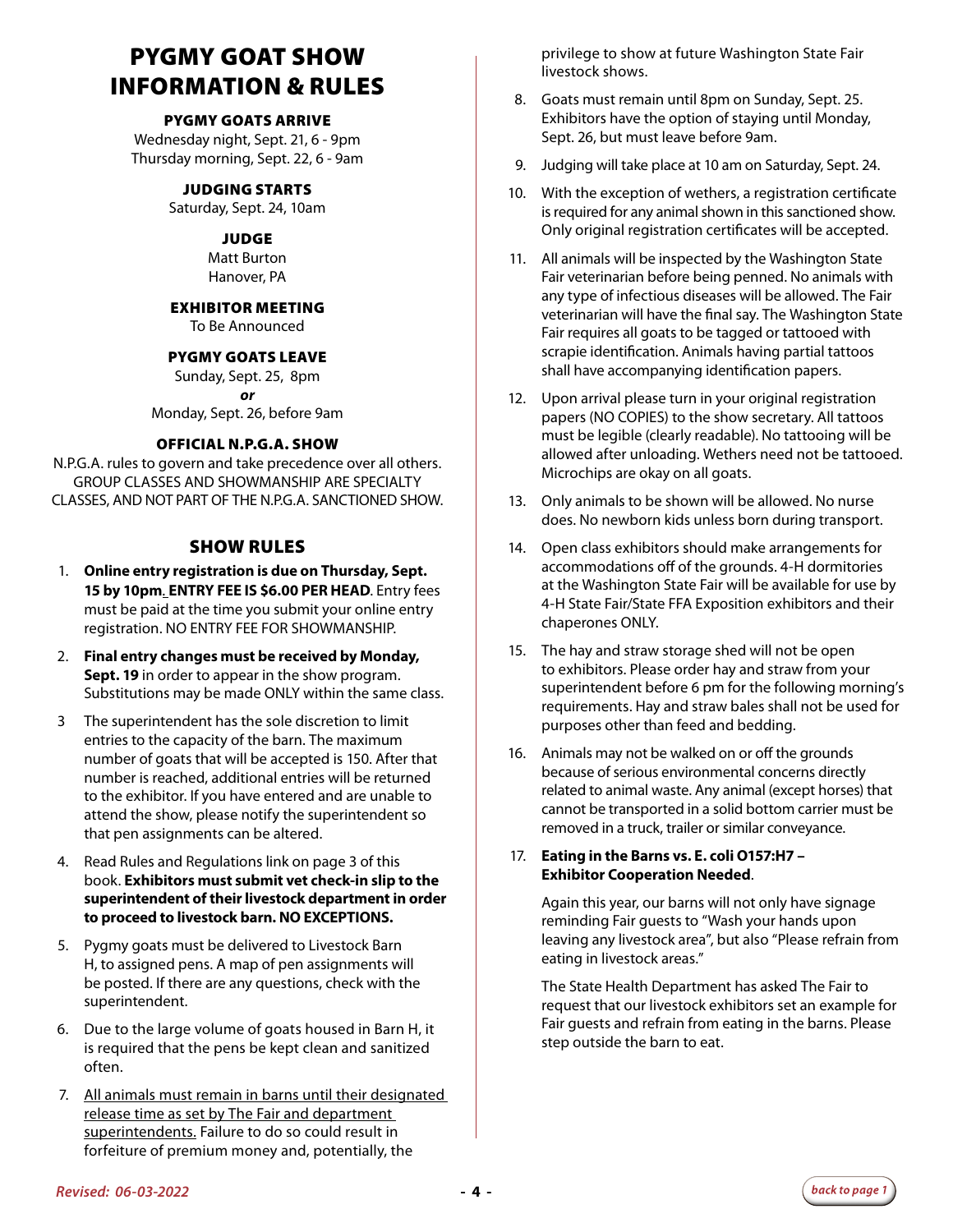## PYGMY GOAT SHOW • DIVISIONS AND CLASSES

#### SHOWMANSHIP – DIVISION 840

|              |     | <b>Placings</b> |            |
|--------------|-----|-----------------|------------|
| <b>Class</b> | 1st | 2nd             | 3rd        |
| 1004         |     | -S17            | <b>S10</b> |
| 1003         |     | \$17            | \$10       |
| 1002         |     | \$17            | \$10       |
| 1001         |     | \$17            | \$10       |
| 1005         |     | \$17            | \$10       |

#### WETHERS – DIVISION 841

|              |     |      | <b>Placings</b> |      |      |  |
|--------------|-----|------|-----------------|------|------|--|
| <b>Class</b> | 1st | 2nd  | 3rd             | 4th  | 5th  |  |
| 3004         |     | \$17 | S15             | \$13 | \$11 |  |
| 3000         |     | \$17 | \$15            | \$13 | \$11 |  |
| 3001         |     | \$17 | \$15            | \$13 | \$11 |  |
| 3002         |     | \$17 | \$15            | \$13 | \$11 |  |
| 3005         |     | \$17 | \$15            | \$13 | \$11 |  |
| 3003         |     | \$17 | \$15            | \$13 | \$11 |  |
| 3010         |     | \$26 |                 |      |      |  |

#### MASTER CHAMPION DOE – DIVISION 844

|              |                                                                   | <b>Placings</b> |
|--------------|-------------------------------------------------------------------|-----------------|
| <b>Class</b> | 1st                                                               |                 |
| 4050         | DOES - MASTER CHAMPION - (Open to PGCH Does Only, Min. of 3) \$28 |                 |

#### REGISTERED DOES, JUNIOR – DIVISION 842

|              |     |      | <b>Placings</b> |      |      |  |
|--------------|-----|------|-----------------|------|------|--|
| <b>Class</b> | 1st | 2nd  | 3rd             | 4th  | 5th  |  |
| 4000         |     | \$17 | \$15            | \$13 | \$11 |  |
| 4001         |     | \$17 | \$15            | \$13 | \$11 |  |
| 4002         |     | \$17 | \$15            | \$13 | \$11 |  |
| 4003         |     | \$17 | \$15            | \$13 | \$11 |  |
| 4004         |     | \$17 | \$15            | \$13 | \$11 |  |
| 4005         |     | \$17 | \$15            | \$13 | \$11 |  |
| 4006         |     | \$17 | \$15            | \$13 | \$11 |  |
| 4007         |     | \$17 | \$15            | \$13 | \$11 |  |
| 4008         |     | \$17 | \$15            | \$13 | \$11 |  |
| 4010         |     | \$26 |                 |      |      |  |

#### REGISTERED DOES, SENIOR – DIVISION 843

|              |      |      | <b>Placings</b> |      |      |  |
|--------------|------|------|-----------------|------|------|--|
| <b>Class</b> | 1st. | 2nd  | 3rd             | 4th  | 5th  |  |
| 4010         |      | \$17 | \$15            | \$13 | \$11 |  |
| 4011         |      | \$17 | \$15            | \$13 | \$11 |  |
| 4012         |      | \$17 | \$15            | \$13 | \$11 |  |
| 4013         |      | \$17 | \$15            | \$13 | \$11 |  |
| 4014         | .520 | \$17 | \$15            | \$13 | \$11 |  |
| 4015         |      | \$17 | \$15            | \$13 | \$11 |  |
| 4016         |      | \$17 | \$15            | \$13 | \$11 |  |
| 4018         |      | \$26 |                 |      |      |  |
| 4020         |      | \$26 |                 |      |      |  |